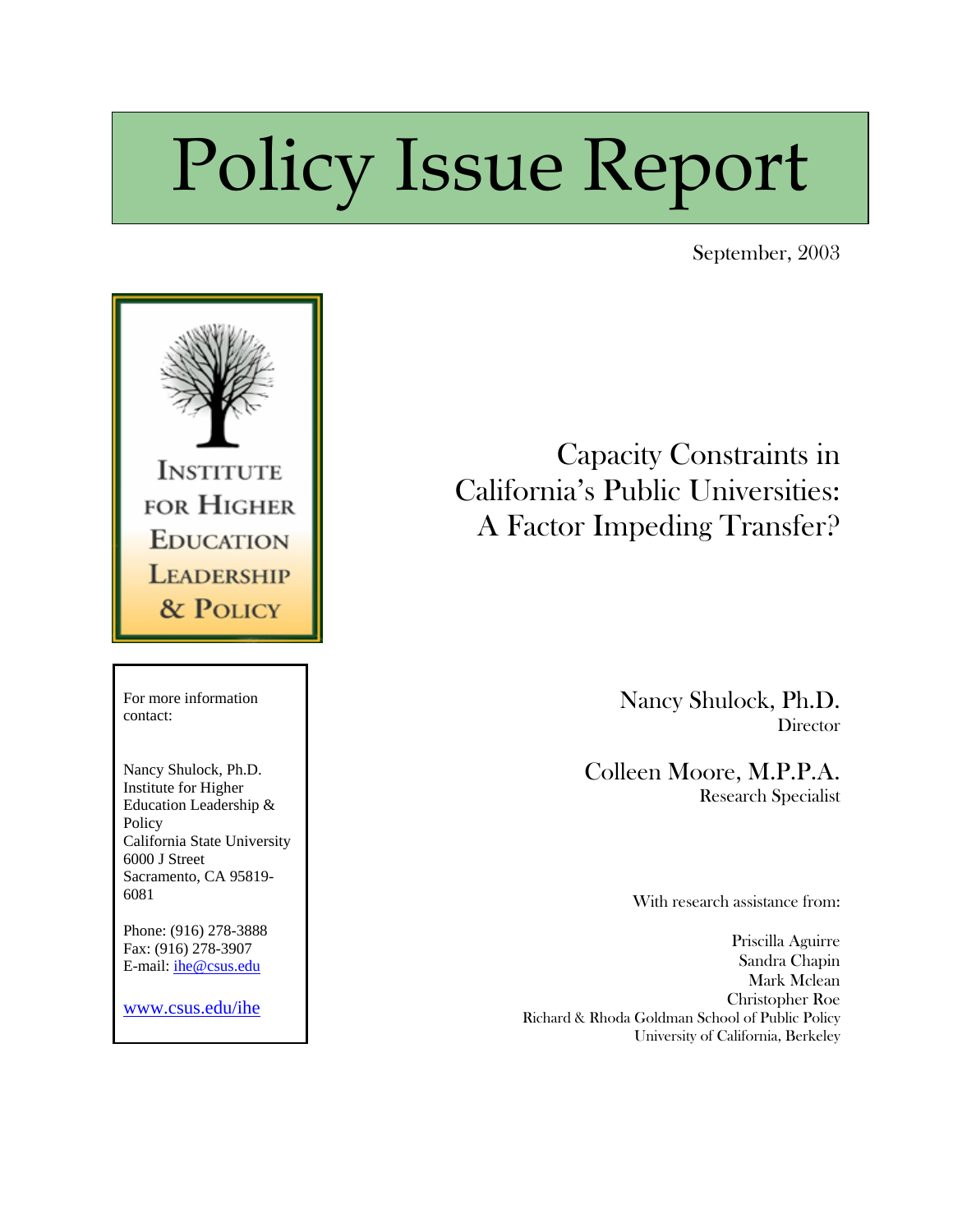## **Transfer in California**

California ranks among the leaders nationally in college attendance, both in numbers and in the percentage of high school students going on to postsecondary education. This noteworthy accomplishment is largely due to California's extensive community college system with its open admissions policy.<sup>[1](#page-7-0)</sup> California's 1960 Master Plan for Higher Education laid out a three-tiered system of higher education that included the California Community Colleges (CCC), the California State University (CSU), and the University of California (UC), and defined attendance criteria for each segment according to students' level of preparation and academic performance. The Master Plan reserved four-year college attendance for its most well prepared and qualified students. However, all students were offered an opportunity to pursue a four-year degree by first attending a community college. After successfully fulfilling a minimum set of requirements, these students were guaranteed a place at one of the state's public four-year institutions. This transfer mechanism was a key concept that underpinned the California dream of higher education for its citizens, and linked its goals of access and affordability.

Despite its many successes, California has struggled to meet the challenge posed by significant growth in enrollment. While California's total population is expected to increase by 17 percent between 2000 and  $2010<sup>2</sup>$  $2010<sup>2</sup>$  enrollment in the state's public institutions of higher education is projected to increase by more than 28 percent over the same period.<sup>3</sup> Community college enrollment has already grown by 20 percent over the past 10 years; however, the number of students successfully transferring to the state's public four-year institutions has remained remarkably flat – fluctuating between 50,000 and 60,000 students per year.<sup>[4](#page-7-3)</sup> The stagnant numbers persist despite significant investment by the state in efforts aimed at increasing the number of community college students successfully transferring to four-year institutions.

### *Model of Transfer Process*

The number of transfer students is a function of three components: the supply of students intending to transfer, the success of the transfer function in preparing those students, and the ability of receiving fouryear institutions to accommodate those students. This Pipeline-Process-Capacity Model is further defined:

Pipeline: The number of community college students that intend to transfer to a four-year institution is dependent on a number of factors, including student aspirations, social capital reflecting family and other support networks and their familiarity with higher education options, outreach efforts to recruit transfer students, and economic variables affecting students' perceptions of alternatives to pursuing the baccalaureate via the transfer process.

Process: Transfer processes include the mechanisms established to facilitate the transfer of students from community colleges. These may include articulation agreements regarding eligible coursework that satisfies entrance requirements at the receiving four-year institutions, counseling efforts at the community college level, communications between the transfer coordinators at the community colleges and the transfer admissions directors at the receiving institutions, special admission programs between community colleges and four-year institutions, and data collection and information sharing among the various institutions. Student and institutional efforts to ensure students' academic preparation for transfer are also critical.

Capacity: Transfer capacity can become limited at receiving institutions if campuses or programs become overenrolled or "impacted," hampering their ability to accommodate more students. When a program is overenrolled, additional restrictions or requirements are usually imposed, thereby increasing selectivity in the admissions process. The basic general education (GE) requirements for transfer are: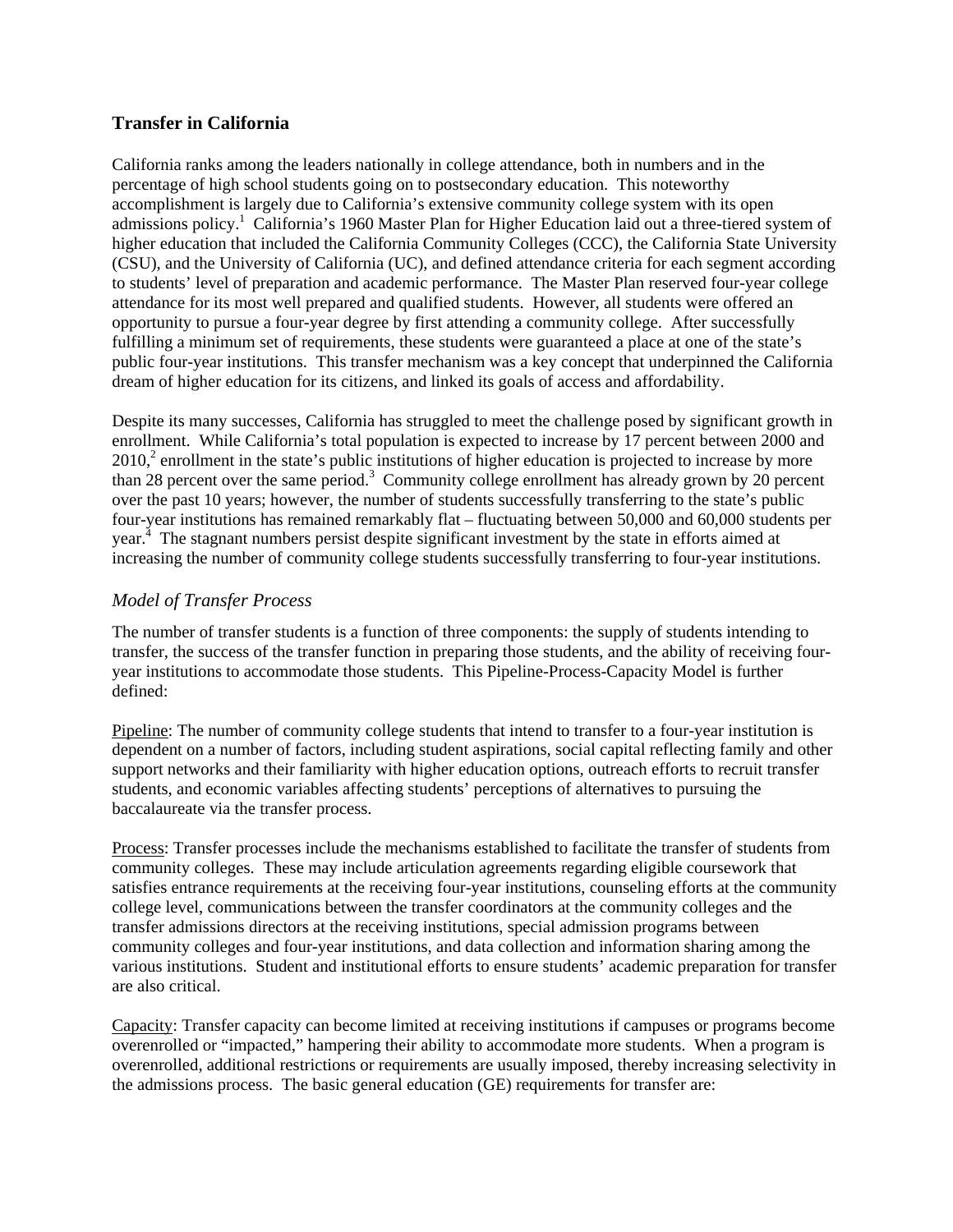- **UC.** Minimum 2.4 GPA and 60 transferable semester units, 1 advanced Math course or quantitative reasoning, 4 transferable courses from at least 2 of the following areas: arts and humanities, social sciences, behavioral sciences, or physical or biological sciences.
- **CSU.** Minimum 2.0 GPA and 56 transferable units; of the 56 units, 30 must be in general education courses to include one course in oral communication, one course in written communication, one course in critical thinking and one course in math/quantitative reasoning above the level of intermediate algebra.<sup>5</sup>

If an eligible student applies to an impacted campus and is not accepted, efforts are made to redirect or refer the student to a campus where there is an opening in the student's field of interest. If applying to an impacted program, students may be admitted at the campus of their choice, but be placed in another area of study that is not impacted, or may be redirected or referred to another campus where that major is available.

In a 2002 report to the state Legislature, the California Community Colleges Chancellor's Office suggested that the number of transfers in recent years may reflect capacity constraints in the CSU and UC more than ineffectiveness in the transfer function of the community colleges.<sup>[6](#page-7-5)</sup> The report notes that the number of impacted programs and campuses within the UC and CSU systems has increased, creating the possibility that potential transfer students are being shut out of the state's senior institutions through increases in the requirements for transfer. This research was undertaken to explore that proposition.

# **Study Purpose and Methods**

This paper examines the issue of capacity constraints in UC and CSU, and whether limited capacity is a factor impeding the success of the community college transfer function. In particular, we address the following questions:

- 1. Is the state of California meeting its promise to offer all qualified community college students admission to its four-year institutions?
- 2. What is the extent of impaction from a system-wide perspective? From the perspective of individual campuses and fields of study?
- 3. Does the limited capacity of California's public four-year institutions and/or programs disproportionately affect underrepresented students?
- 4. Will the system be able to accommodate students seeking to transfer as the numbers of those students increases with Tidal Wave II?

We are asking these questions at what could very well be a turning point in the history of public higher education in California. A massive state budget deficit and significant budget cuts to higher education are calling into question issues of access and capacity more than ever before in the history of the California Master Plan for Higher Education.

Our methodology included interviews with administrators and other experts knowledgeable about the transfer process, as well as document review and data analysis. We conducted semi-structured interviews with representatives from California's three public segments of higher education, including representatives from each segment's system office and from individual campuses. The document analysis included institutional publications and reports; campus and system websites; and other documents as appropriate. Our analysis is descriptive in nature, and draws on data supplied by the UC, CSU, and CCC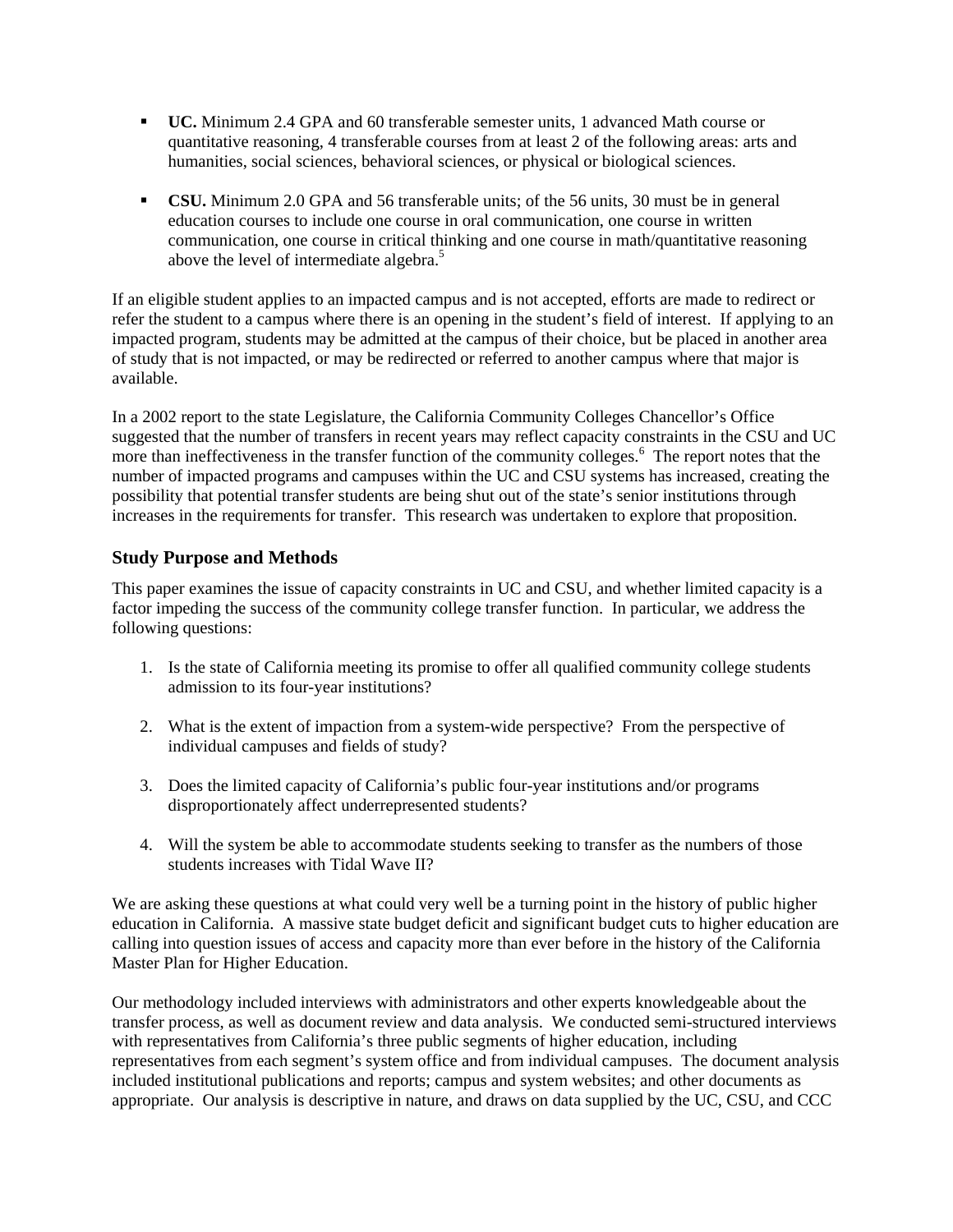central offices as well as data from the California Postsecondary Education Commission (CPEC) and the California Department of Finance.

## **Is California Keeping its Promise to Transfer Students?**

California's 1960 Master Plan for Higher Education states that the UC and CSU systems must give qualified California community college students preference in admissions over all other applicants. If a community college student meets the minimum requirements, he or she is guaranteed a place at one of the state's public four-year institutions. Several revisions have been made to the Master Plan to enhance the

transfer process. In 1991, SB 121 called for the UC and CSU governing boards to make certain that transfer students receive priority admission and to ensure adequate upper division placements for CCC transfer students to all UC and CSU campuses. The legislation mandated that CSU and UC maintain at least 60 percent of their enrollment in the upper division in order to keep access open to transfer students.

Applications data from CSU and UC can demonstrate whether or not the state is keeping its promise to students who begin their studies in the community colleges. Table 1 shows the disposition of applications for admission submitted to CSU by community college students seeking to transfer over five years. The total number of students denied admission has increased by 46 percent since 1997-1998. According to CSU, while the current transfer admission requirements have been in effect for well over 10 years, many campuses were not strictly enforcing the specific GE course

#### **SB 121 on the Role of Transfer**

- □ "A viable and effective student transfer system is one of the fundamental underpinnings of public postsecondary education in California"
- $\Box$  "It is a community college's primary role to prepare students for upper division access to the California State University and the University of California"

requirements. However, in 1998 due to anticipated enrollment pressures, the Board of Trustees reaffirmed the transfer admission requirements and mandated their enforcement as a means of controlling enrollment growth. This stricter enforcement may help to explain increases in the number of transfer students denied for failure to meet eligibility standards, but does not explain the increase in the number of "denied eligible" applicants shown in Table 1. In the 2001-2002 academic year, 1,403 eligible transfer applicants were denied admission to CSU, nearly double the number of the previous year.<sup>[7](#page-7-6)</sup> According to CSU, 1 in 33 transfer applicants was redirected to other campuses or programs, but even with the redirection policy over 1,000 community college students meeting the minimum criteria were denied admission to CSU.<sup>8</sup> While CSU could offer no data on the reasons for the denial of eligible students, it seems reasonable to assume that the growing number of impacted programs and campuses, as discussed in the following section, is a contributing factor.

Table 1 Disposition of Unduplicated Applications to CSU for California Community College Transfers

|                                | 1997-1998 | 1998-1999 | 1999-2000 | 2000-2001 | 2001-2002 |
|--------------------------------|-----------|-----------|-----------|-----------|-----------|
| <b>Applications Received</b>   | 78,128    | 81,301    | 84,773    | 88,113    | 91,799    |
| (unduplicated)                 |           |           |           |           |           |
| <b>Incomplete Applications</b> | 13,057    | 16,278    | 16,409    | 18,361    | 18,047    |
| <b>Admitted Applicants</b>     | 57,440    | 56,148    | 59,739    | 61,132    | 64,375    |
| Denied Applicants              | 6,047     | 6,818     | 6,959     | 7,962     | 8,818     |
| Ineligible                     | N/A       | N/A       | N/A       | 7,193     | 7,415     |
| Eligible                       | N/A       | N/A       | N/A       | 769       | 1,403     |

Source: CSU Statistical Abstract 2001-2002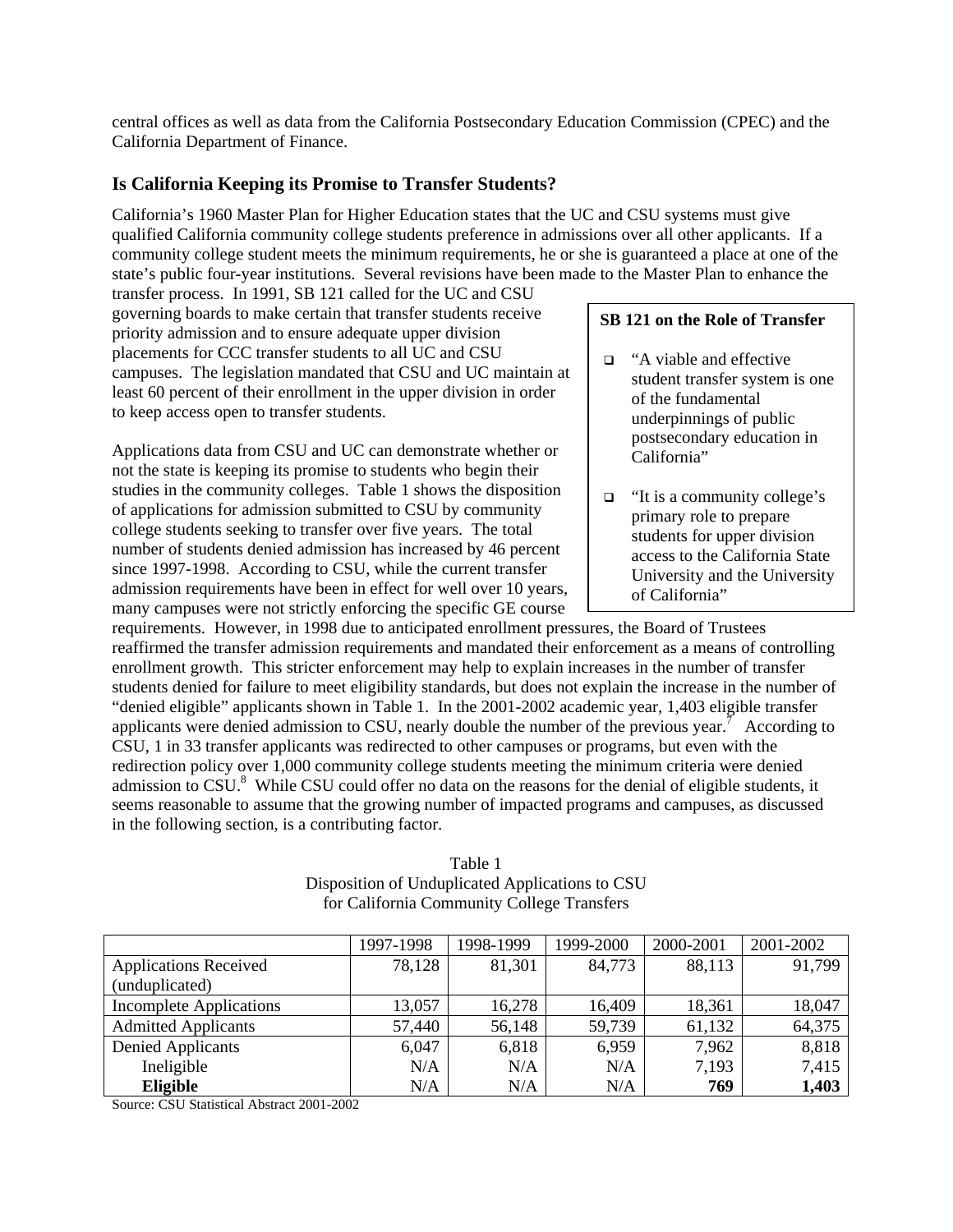The UC publishes data on the number of applications received from CCC students and the share of the applicants admitted. Approximately 78 percent of more than 16,000 transfer applicants were accepted in Fall 2000, the most recent year covered by published data.<sup>[9](#page-7-8)</sup> UC does not provide information on the disposition of the non-admitted applications like that provided in Table 1 for CSU. UC staff report that the system accepts all transfer eligible applicants, [10](#page-7-9) although the system relies more heavily than CSU on a redirection process. If transfer applicants are not admitted to any campus to which they applied, the UC offers them the option of being included in a "referral pool" from which their application is considered by other campuses with slots available. The average number of UC campuses applied to by transfer students increased from 2.0 in 1996 to 2.4 in 2000, likely reflecting growing awareness among students of the increased competitiveness of admissions to the system. Even with the increased applications, approximately 1 in 6 eligible transfers – about 2,500 – were referred to other UC campuses during the most current admissions cycle in  $2003$ .<sup>11</sup>

The available admissions data from UC and CSU indicate that the four-year segments have largely been meeting their commitment to offer admission *somewhere in the system* to community college students who apply and who meet the minimum transfer criteria. However, it is not clear from the data how many students whose applications are redirected find that to be a significant barrier to transfer due to work or family commitments or other impediments to relocation. In addition, the available data are two or three years old in most cases, while the most severe enrollment pressures are more recent. For example, UC recently announced that it will not consider the applications of 1,500 community college students seeking to transfer in the upcoming winter term based on lack of capacity due to recent budget cuts.<sup>12</sup> CSU is also restricting access in light of recent budget cuts; the system will not accept any applications for the spring semester.<sup>13</sup> More recent admissions data, when it becomes available, is likely to provide more evidence of limitations on access through the community college transfer process.

## **What is the Extent of Campus and Program Impaction?**

The University of California has raised admissions standards at many campuses and programs. Six of the eight undergraduate campuses are impacted. Many programs require a GPA higher than the minimum of 2.4, sometimes substantially higher, and also require additional coursework for transfer applicants above the minimum criteria.[14](#page-7-13) Many community college students who are "UC eligible," meaning they have met the minimum transfer requirements, in effect may only be eligible to attend UC Santa Cruz or UC Riverside, as those are the only campuses that can accommodate transfer students meeting only the minimum criteria. It is difficult to estimate the effect of increased admissions standards on transfer, as we cannot know how many students are discouraged from applying for admission by the higher requirements at their campus or program of choice or are admitted but decline the offer of referral to another campus.

Impaction within the CSU system is currently confined primarily to a few campuses and to nursing programs.[15](#page-7-14) While approximately 15 percent of all the undergraduate programs offered by CSU campuses are impacted (80 out of 529), a closer examination of the data reveals that the problem is largely driven by three factors:

- Campus wide impaction at San Diego State (29 of 30 programs)
- Campus wide impaction at San Luis Obispo (24 of 24 programs)
- Nursing program impaction across the CSU system (12 of 14 programs)

The impaction rate for the remaining CSU campuses and the other 31 programs offered is only 3.5 percent (16 of 462). Removing Long Beach (8 of 29 programs impacted) from the equation reduces the system wide impaction rate even further to 2 percent (9 of 434). However, the number of impacted CSU campuses and programs is projected to grow. The Long Beach and Chico campuses are impacted for the new academic year (2003-2004), and Sonoma State may be impacted as well. While there were only 30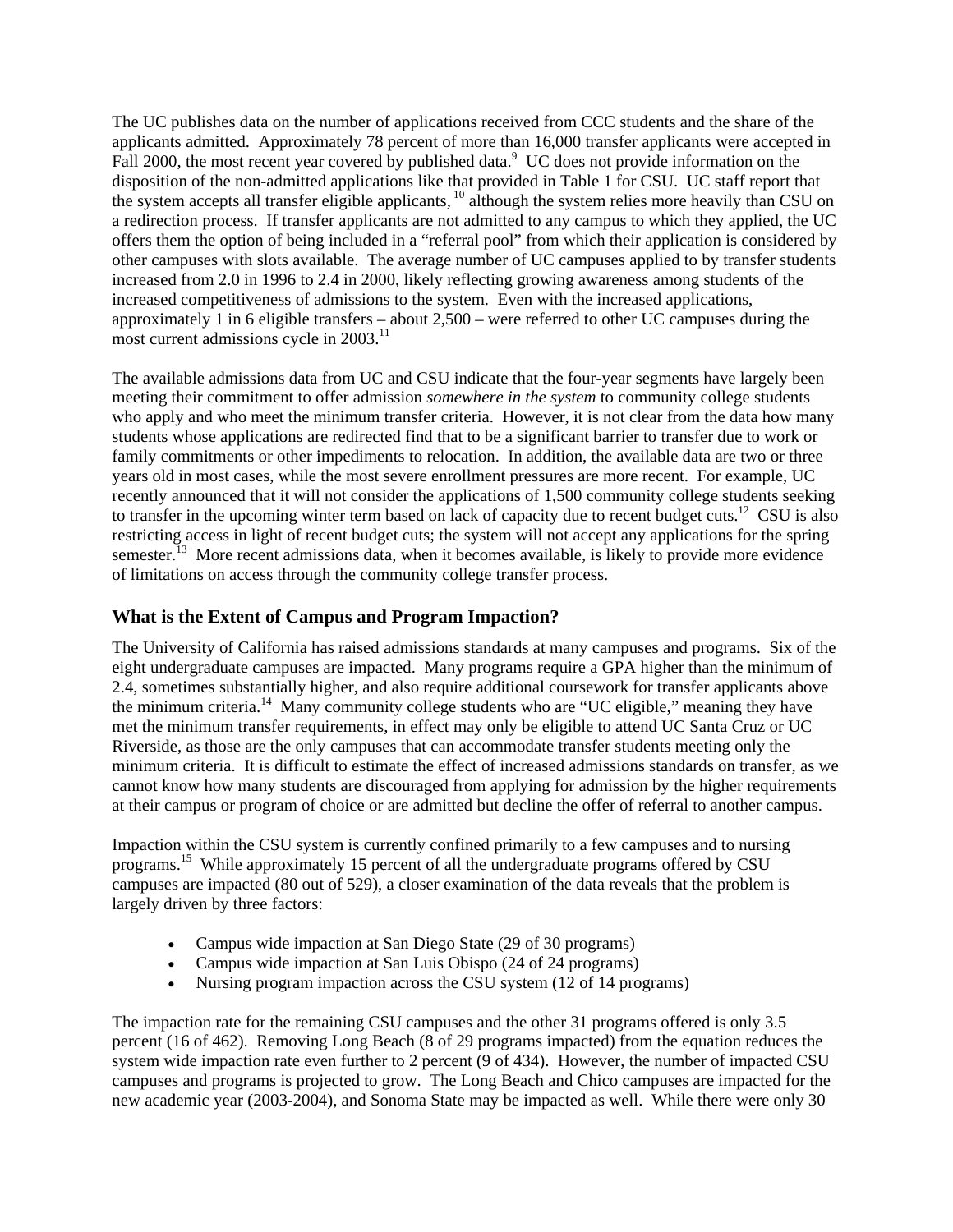impacted programs in CSU in 2000-2001, there were 71 in 2002-2003 and the number is expected to continue growing. As that occurs, more students will be redirected to programs or campuses that are not their first choice. Some of the redirected students will find that to be an unmanageable barrier to transfer due to work, family and/or financial considerations.

## **Are Underrepresented Students Disproportionately Affected?**

It is easy to demonstrate with enrollment data for California's higher education system that African American and Latino students are underrepresented among successful transfers.<sup>16</sup> While African American students represent 7 percent of total community college enrollment, they represent only 2.8 percent of transfer students enrolled at UC and 4.9 percent of those at CSU. Latinos are underrepresented among transfer students as well, making up 26.1 percent of community college enrollment but only 19.6 percent of transfers to CSU and 14.6 percent of transfers to UC.

It is more difficult to discern from available data the impact of capacity constraints on the transfer of underrepresented students. Data from CSU on the disposition of applications for transfer admission indicate that both African American and Latino students are less likely than white students to be denied admission to the system if they meet the minimum requirements.<sup>17</sup> However, the data do not indicate how many of the admitted applicants were redirected to other programs or campuses. It is likely that increased admissions standards due to impaction will disproportionately affect underrepresented students whose educational backgrounds may make them less competitive for meeting the higher standards. In addition, underrepresented students may find redirection to be a greater barrier to successful transfer for economic reasons.

# **What will be the impact of Tidal Wave II?**

Between 2000 and 2010, California's public higher education institutions are expecting that enrollment will increase by some 600,000 students.<sup>18</sup> Community colleges are expected to grow by some 450,000 students while CSU anticipates that the system will grow by approximately 110,000 students and UC by approximately 50,000 students. During the first Tidal Wave in the 1960s, increases in enrollment were accompanied by the addition of new campuses in both the UC and CSU systems, which absorbed a significant share of the growth, and growing budgets. Only one new campus is currently under development (UC Merced's enrollment will account for only a fraction of the projected growth in higher education) and budgets are being drastically reduced across all three segments.

CPEC estimates greater demand for transfer as compared to freshman enrollment slots for the senior institutions. For example, UC is expected to face a 44 percent increase in community college transfers (from 12,888 in 2002 to 18,609 in 2010), compared to a 23 percent increase among first-time freshmen. These enrollment pressures will surely further strain the ability of four-year institutions to accommodate transfer students. Most likely to be affected are underrepresented students who may be less competitive in an environment of increasing eligibility requirements, and who may find the redirection or referral of their application for admission to be an insurmountable barrier to transfer.

## **Summary**

The annual number of community college students that transfers to a senior institution can be affected by many factors including characteristics of the students and the institutions, the condition of the economy, and policies and procedures that support or impede transfer. Examples of student factors that can impede transfer include poor academic preparation, family and work obligations, and a lack of the cultural and social capital necessary to navigate the complex higher education system. Institutional factors such as inadequate counseling, an emphasis on vocational rather than academic education in some community colleges, and rigidity among four-year institutions in accepting community college courses for credit can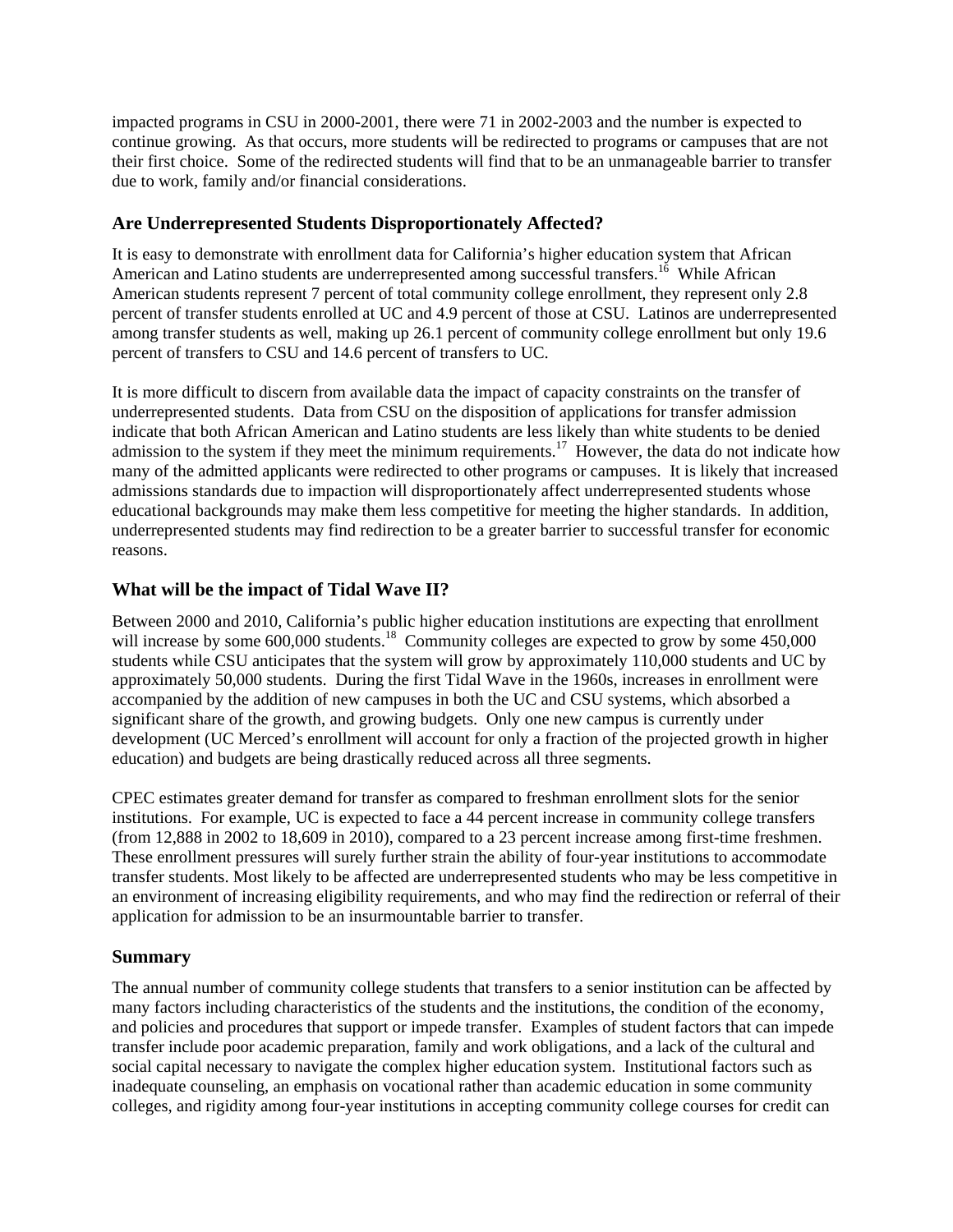also influence the rate of student transfer. In addition, specific policy and procedural factors including a lack of clarity and uniformity in the transfer application and admissions process across campuses and segments can affect the number of transfers.

Our analysis indicates that capacity constraints are beginning to serve as another factor impeding transfer. Although UC and CSU have offered admission somewhere in the system to nearly all qualified transfer applicants, the impaction of programs and entire campuses and the resulting redirection of applications serve as significant barriers to transfer for students who are more place-bound or who have very specific career interests and objectives. As is often the case, underrepresented students may be disproportionately affected by the higher standards and increased competition for available transfer slots.

### **Recommendations**

#### **1. Improve data collection and reporting in order to understand whose access to what is being affected**

In order to better understand the dimensions and consequences of capacity constraints for transfer students, California's policymakers need information on:

- the impaction of individual campuses and programs, and resulting increases in admissions standards;
- the disposition of applications to UC that are not accepted for admission and, for both UC and CSU, the reasons for the denial of transfer applicants meeting the minimum criteria for admission where there are such cases;
- the numbers of applications from transfer students that are redirected or referred to other programs or campuses, by program area or discipline; and
- enrollment rates for transfer applicants who are accepted at a campus other than the one(s) to which they applied through redirection or referral, as compared to the enrollment rate for applicants accepted at their campus of choice.

#### **2. Monitor the impact of capacity constraints on underrepresented students**

Where applicable, the information above should be tracked by race/ethnicity and socioeconomic status. Such data will allow policymakers to assess whether the impact of capacity constraints on access to the baccalaureate through the transfer process is greater for certain populations.

#### **3. Engage the big policy question: what does "access" mean?**

For decades, Californians have benefited from the universal access to higher education assured by the operation of the transfer function. For a variety of reasons, including worrisome transfer and completion rates, variations in quality across institutions, eroding budgets, and now explicit denial of access, it is time for policymakers to consider what California's promise of "access" to higher education means in the context of limited capacity and resources. Higher education officials are being forced to consider which students will be served and which will not; state policymakers must actively consider their own role in such choices. Outright denial of admission to qualified students is clearly a negation of access. But what about the redirection or referral of qualified, place-bound students to far away campuses? While it may strain logic to argue that access is fulfilled only by admission to one's campus of choice, is there a point at which access becomes illusory? Enrollment and budget pressures over the next decade will severely strain the ability of the system to provide the kind of access Californians have come to expect. A "business as usual" approach that fails to confront this difficult issue is indefensible.